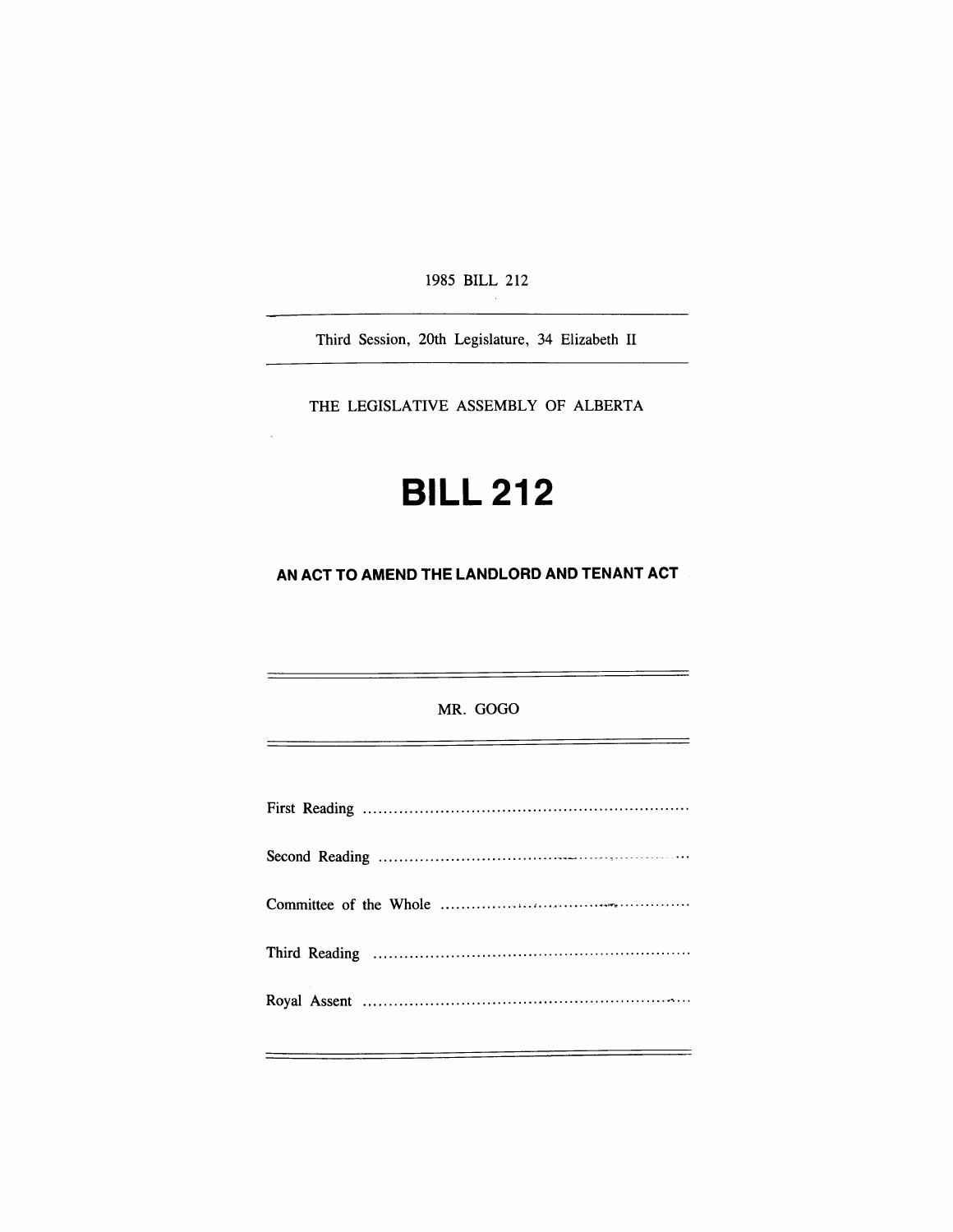*Bid 212 Mr. Gogo* 

### **BILL 212**

#### **1985**

## **AN ACT TO AMEND THE LANDLORD AND TENANT ACT**

*(Assented to* , 1985)

HER MAJESTY, by and with the advice and consent of the Legislative Assembly of Alberta, apacts as full Legislative Assembly of Alberta, enacts as follows:

*1 The Landlord and Tenam Act is amended by this Act.* 

*2^^ Section 39 is amended by adding the following after subsection* 

 $(2.1)$  A tenant commencing an action pursuant to subsection (2) may commence the action against the landlord, against all or any of the owners of the building in which the residential premises are located and against all or any of the directors of the landlord where the landlord is a corporation and each one of such persons are jointly and severally liable to the tenant for the amount of the security deposit that the tenant is entitled to receive.

*In accordance with section 4(1) of the Interpretation Act,* this Bill comes into force on the date it receives Royal *Assent*.